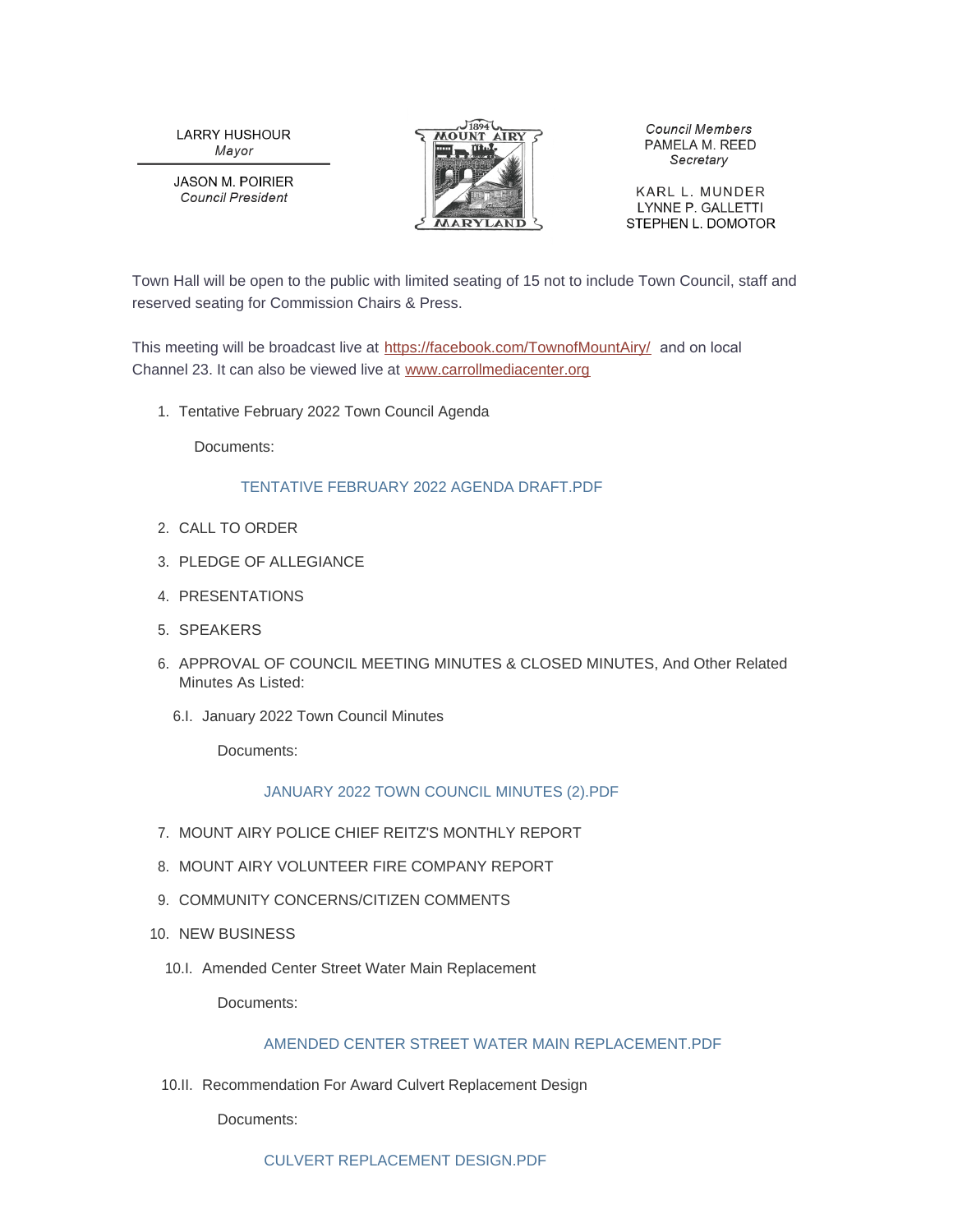10.III. February 2022 Appointments And Re-Appointments

Documents:

[FEBRUARY 2022 COMMISSION RE-APPOINTMENTS AND](https://mountairymd.gov/AgendaCenter/ViewFile/Item/1556?fileID=36729)  APPOINTMENTS.PDF

- 11. ORDINANCES AND RESOLUTIONS
	- 11.I. Ordinance 2022-2

Documents:

#### [ORDINANCE 2022-2 - DEVELOPMENT-IMPACT FEES - FOR ADOPTION ON](https://mountairymd.gov/AgendaCenter/ViewFile/Item/1557?fileID=36730)  2-7-22.PDF (B2697052X7ACC3).PDF

11.II. Ordinance 2022-3

Documents:

#### [ORDINANCE 2022-3.PDF](https://mountairymd.gov/AgendaCenter/ViewFile/Item/1558?fileID=36731)

11.III. Ordinance 2022-4

Documents:

### [ORDINANCE 2022-4 - PROPOSED CHANGES TO THE CC ZONE FOR](https://mountairymd.gov/AgendaCenter/ViewFile/Item/1559?fileID=36732)  INTRODUCTION ON 2-7-22 AND SETTING OF PUBLIC HEARING.PDF (B2697043X7ACC3).PDF

11.IV. Ordinance 2022-5

Documents:

### [ORDINANCE 2022-5 PROPOSED CHANGES TO THE NP ZONE FOR](https://mountairymd.gov/AgendaCenter/ViewFile/Item/1562?fileID=36734)  INTRODUCTION ON 2-7-22 AND REFERRAL TO PLANNING COMMISSION..PDF

11.V. Resolution 2022-2

Documents:

#### [RESOLUTION 2022-2 WATER SEWER CAPACITY YIELD.PDF](https://mountairymd.gov/AgendaCenter/ViewFile/Item/1567?fileID=36739)

- 12. UNFINISHED BUSINESS
- 13. MAYOR AND COUNCIL REPORTS •Mayor's Report- Mayor Hushour
	- •Recreation & Parks Commission (COUNCILMEMBER REED)
	- •Economic Development Planning Commission (COUNCILMEMBER MUNDER)
	- •Sanitation and Recycling Commission (COUNCILMEMBER DOMOTOR)